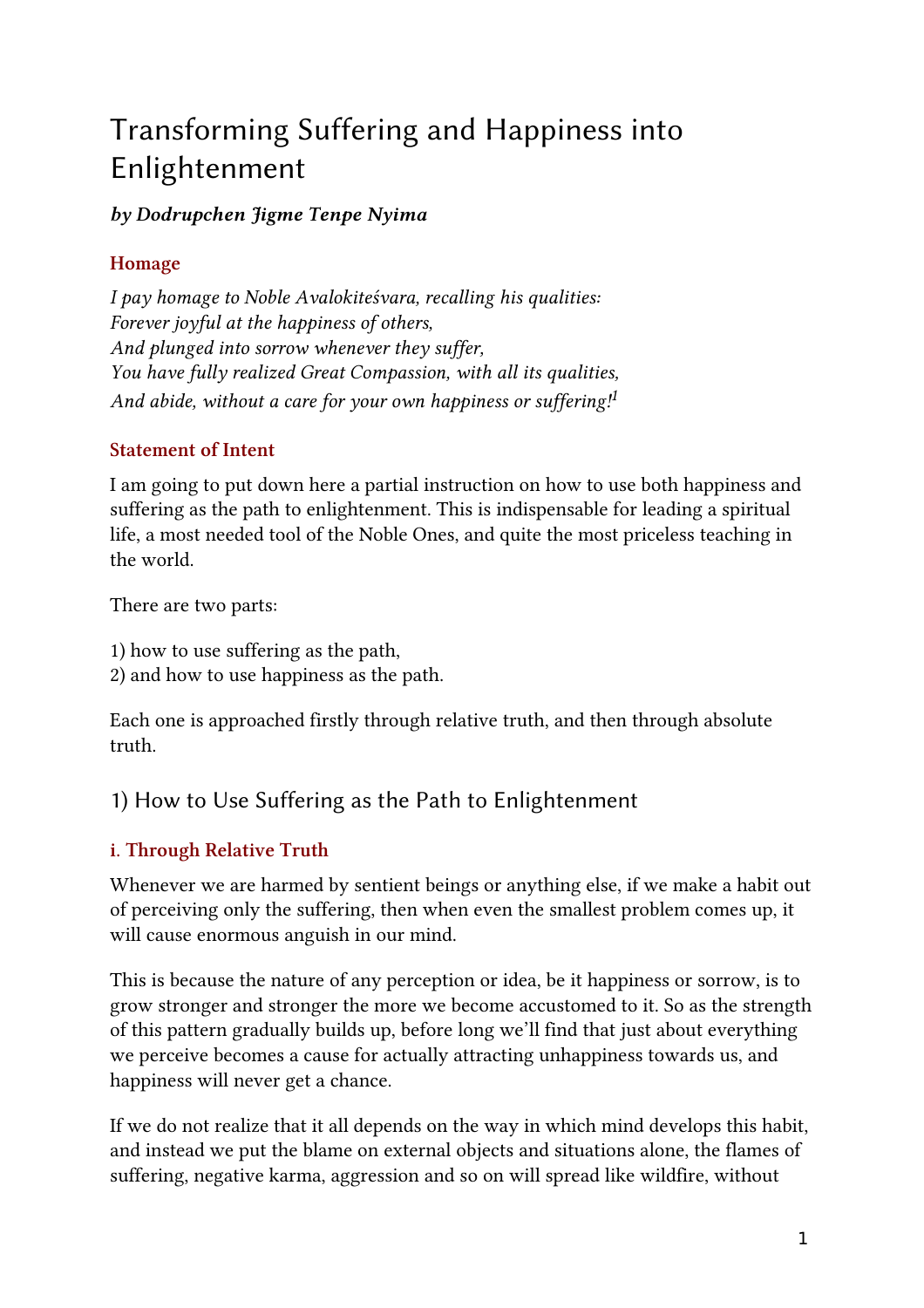end. This is what is called: "all appearances arising as enemies."

We should arrive at a very precise understanding that the whole reason why sentient beings in this degenerate age are plagued by so much suffering is because they have such feeble powers of discernment.

So not to be hurt by the obstacles created by enemies, illness or harmful influences, does not mean to say that things like sickness can be driven away, and that they will never occur again. Rather, it simply means that they will not be able to obstruct us from practising on the path.

In order for this to happen, we need: first, to get rid of the attitude of being entirely unwilling to face any suffering ourselves and, second, to cultivate the attitude of actually being joyful when suffering arises.

#### Dropping the Attitude of Being Entirely Unwilling to Suffer

Think about all the depression, anxiety and irritation we put ourselves through by always seeing suffering as unfavourable, something to be avoided at all costs. Now, think about two things: how useless this is, and how much trouble it causes. Go on reflecting on this repeatedly, until you are absolutely convinced.

Then say to yourself: "From now on, whatever I have to suffer, I will never become anxious or irritated." Go over this again and again in your mind, and summon all your courage and determination.

First, let's look at how useless it is. If we can do something to solve a problem, then there is no need to worry or be unhappy about it; if we can't, then it doesn't help to worry or be unhappy about it either.

Then, the enormous trouble involved. As long as we don't get anxious and irritated, then our strength of mind will enable us to bear even the hardest of sufferings easily; they'll feel as flimsy and insubstantial as cotton wool. But while we are dominated by anxiety, even the tiniest problem becomes extremely difficult to cope with, because we have the additional burden of mental discomfort and unhappiness.

Imagine, for example, trying to get rid of desire and attachment for someone we find attractive while continuing to dwell all the while on their attractive qualities. It would all be in vain. In just the same way, if we concentrate only on the pain brought by suffering, we'll never be able to develop endurance or the ability to bear it. $2$  So, as in the instructions called 'Sealing the Doors of the Senses', don't latch onto all kinds of mind-made concepts about your suffering. Learn instead to leave the mind undisturbed in its own natural state, bring the mind home, rest there, and let it find its own ground.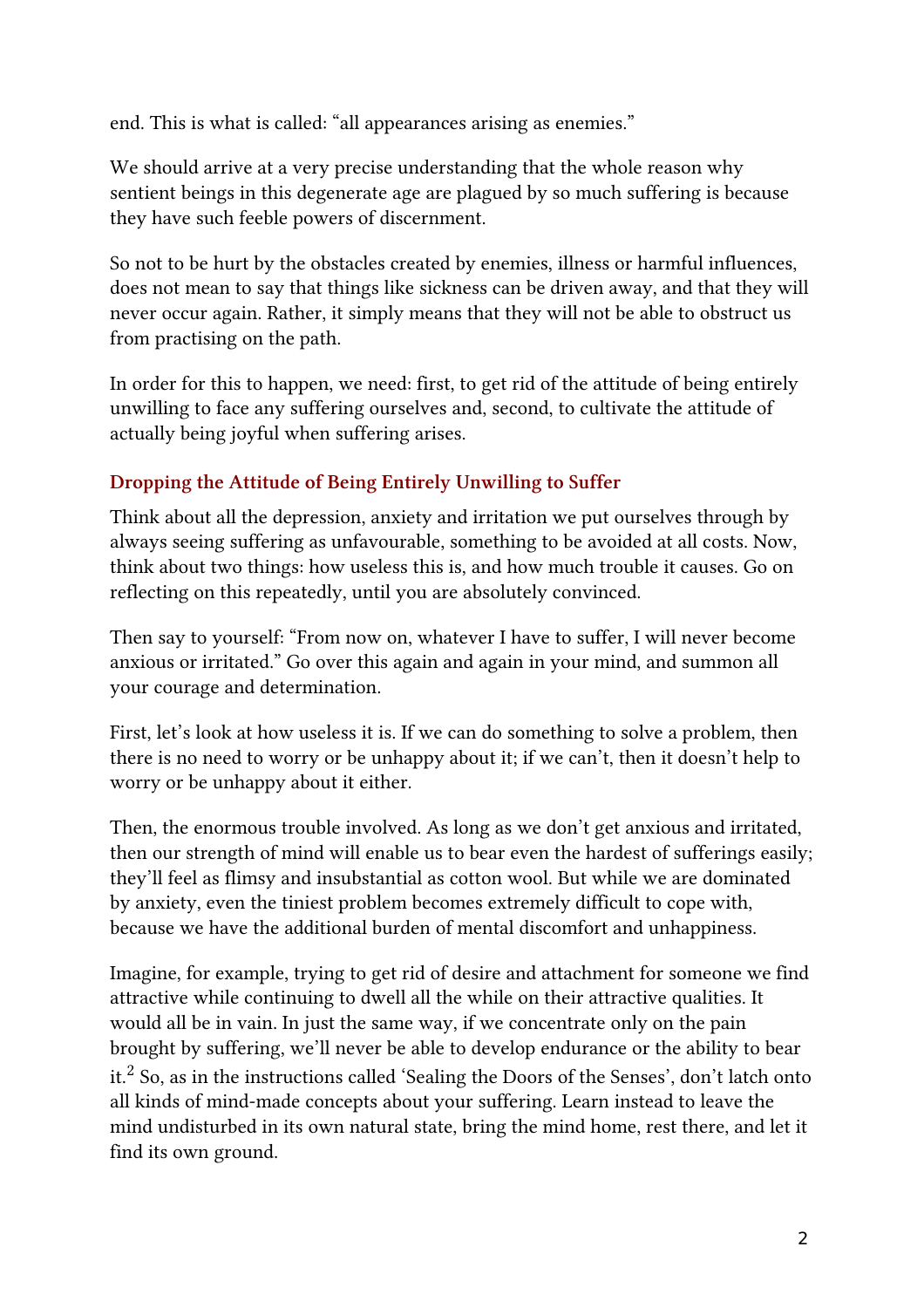#### Cultivating the Attitude of Being Joyful when Suffering Arises

Seeing suffering as an ally to help us on the path, we must learn to develop a sense of joy when it arises. Yet whenever suffering strikes, unless we have some kind of spiritual practice to bring to it, one which matches the capacity of our mind, no matter how many times we might say to ourselves: 'Well, as long as I've got roughly the right method, I'll be able to use suffering and obtain such and such a benefit', it's highly unlikely that we'll succeed. We'll be as far from our goal, the saying goes, as the earth is from the sky.

Therefore, use suffering as the basis for the following practices:

#### a. Using Suffering to Train in Renunciation

Sometimes, then, use your suffering in order to train your mind in renunciation.

Say to yourself: "As long as I wander, powerless and without any freedom, in samsara, this kind of suffering is not something unjust or unwarranted. It's simply the very nature of samsara." At times, develop a deep sense of revulsion by thinking; "If it's already so hard for me to bear even the little suffering and pain of the happy realms, then what about the suffering of the lower realms? Samsara is indeed an ocean of suffering, fathomless and without any end!" Then turn your mind towards liberation, and enlightenment.

#### b. Using Suffering to Train in Taking Refuge

Say to yourself: "Life after life, again and again we are continuously plagued by these kind of fears, and the one and only protection that can never fail us is the precious guide, the Buddha, the precious path, the Dharma, and the precious companions on the way, the Saṅgha: the Three Jewels. So it is on them that I must rely, entirely. Whatever happens, I will never renounce them." Let this become a firm conviction, and train in the practice of taking refuge.

#### c. Using Suffering to Overcome Arrogance

As I explained before, [as long as we are in samsara] we are never independent or truly free or in control of our lives. On the contrary, we are always dependent on and at the mercy of suffering. So we must eliminate 'the enemy that destroys anything that is wholesome and good', which is arrogance and pride; and we must do away with the evil attitude of belittling others and considering them as inferior.

#### d. Using Suffering to Purify Harmful Actions

Remind yourself and realize: "All this suffering which I'm going through, and suffering which is greater still—all the boundless suffering that there is—come from nothing but harmful, negative actions."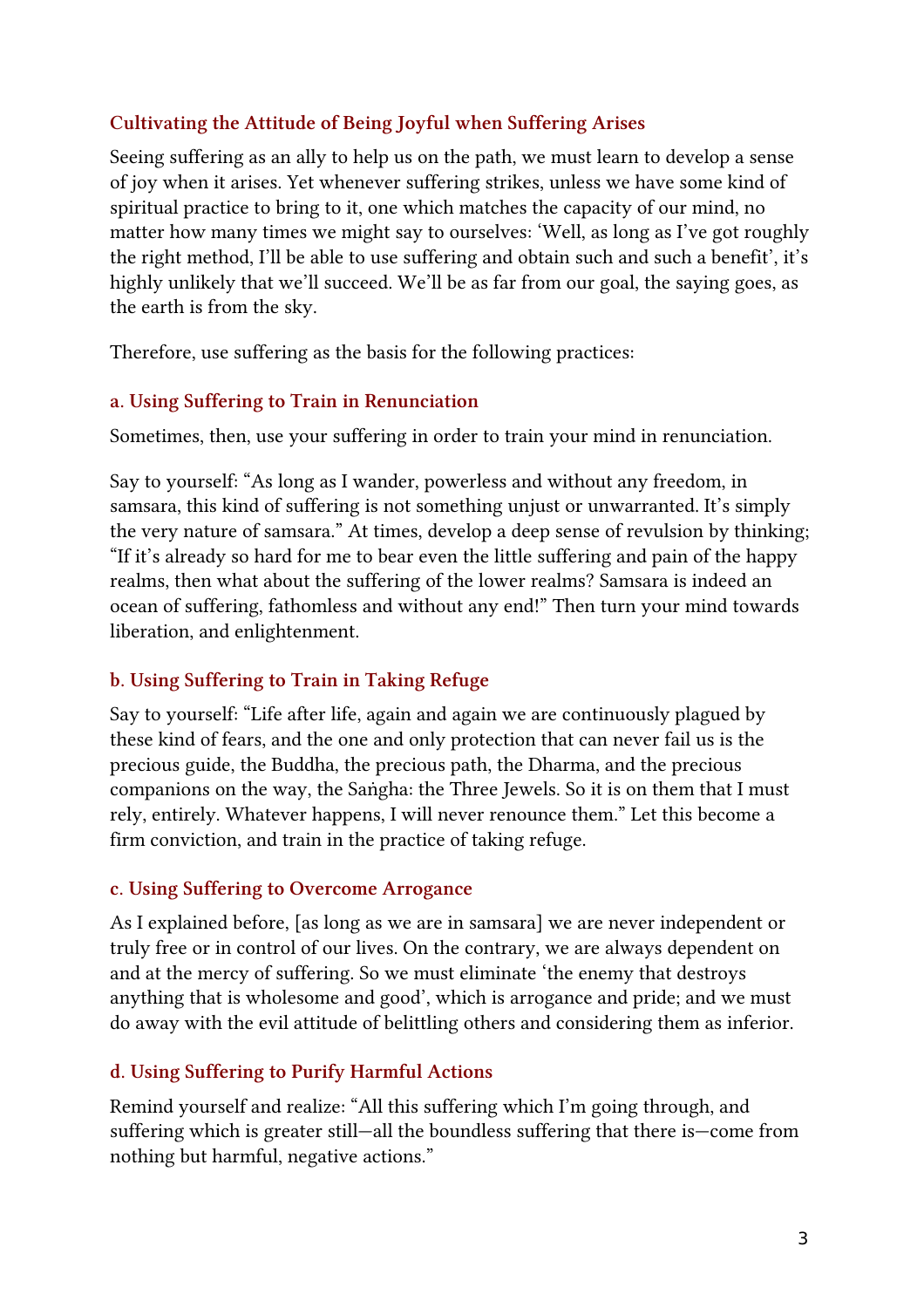Reflect, carefully and thoroughly, how:

- 1. karma is certain—cause and effect is infallible;
- 2. karma multiplies enormously;<sup>[3](#fn:3)</sup>
- 3. you will never face the effects of something you have not done;
- 4. whatever you have done will never go to waste.

Then say to yourself: "So, if I really don't want to suffer any more, then I must give up the cause of suffering, which is negativity."<sup>[4](#fn:4)</sup> With the help of 'The Four Powers', make an effort to acknowledge and purify all the negative actions you have accumulated in the past, and then firmly resolve to avoid doing them in the future.

## e. Using Suffering to Find Joy in Positive Action

Say to yourself: "If I really want to find happiness, which is the opposite of suffering, then I have got to make an effort to practise its cause, which is positive action." Think about this in detail, and from every angle, and dwell on the implications. Then in every way possible, do whatever you can to make your positive, beneficial actions increase.

## f. Using Suffering to Train in Compassion

Say to yourself: "Just like me, others too are tormented by similar suffering, or even much worse..." Train yourself by thinking: "If only they could be free from all this suffering! How wonderful it would be!" This will also help you to understand how to practise loving kindness, where the focus of the practice is those who have no happiness.

## g. Using Suffering to Cherish Others More Than Yourself

Train yourself to think: "The very reason why I am not free from suffering such as this is that from time immemorial I have cared only about myself. Now, from this moment onwards, I will only cherish others, as this is the source of all happiness and good."

It is extremely difficult to use suffering as the path when it has already struck, and is staring us in the face. That is why it is crucial to become familiar in advance with the specific practices to be used when misfortune and difficulties befall us. It is also particularly helpful, and will really count, if we use the practice we know best, and of which we have a clear, personal experience.

With this, suffering and difficulties can become a help for our spiritual practice—but that alone is not enough. We need to gain a sense of real joy and enthusiasm, inspired by a thorough appreciation for our achievement, and then to reinforce this, and make it stable and continuous.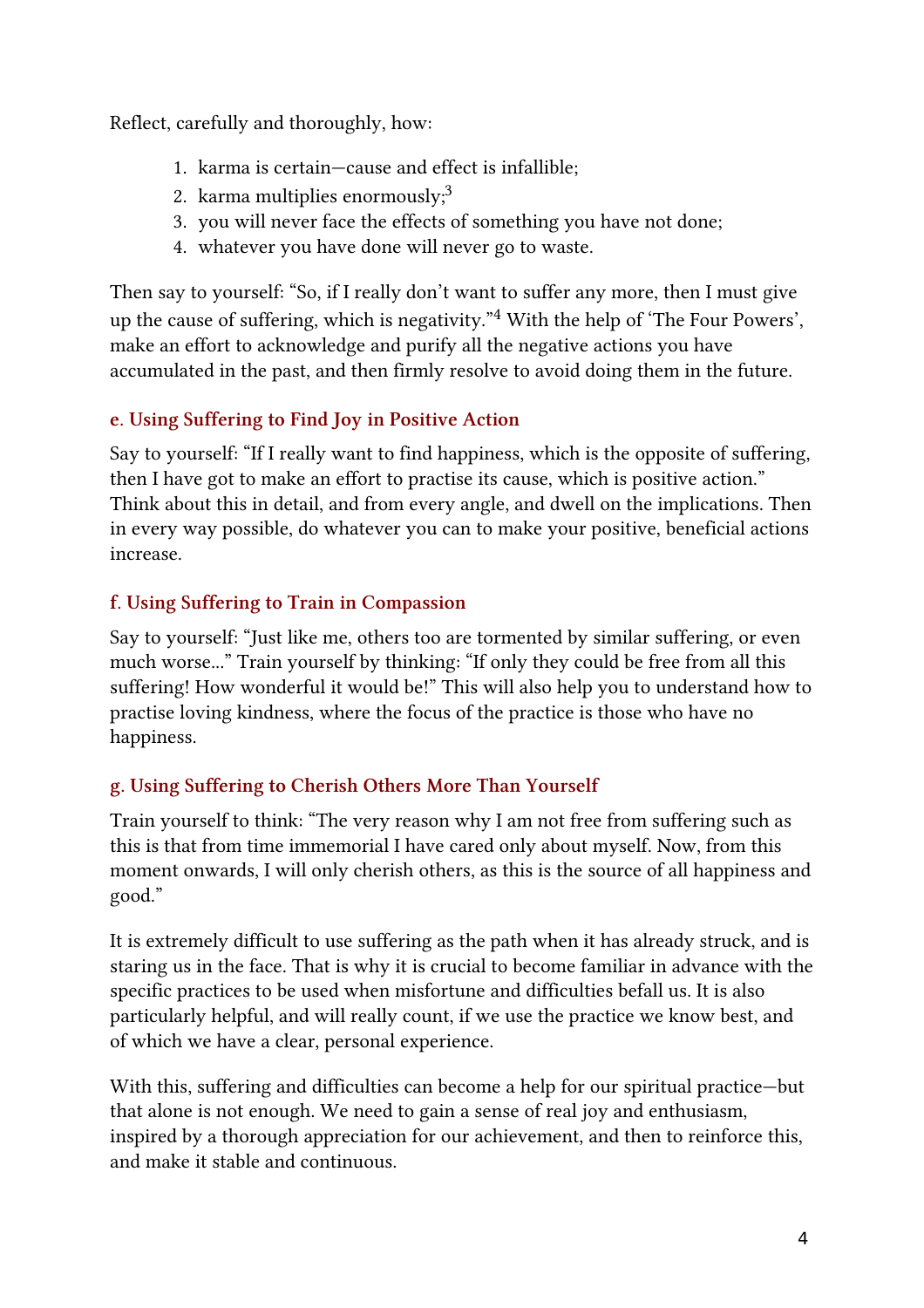So, with each of the practices outlined above, say to yourself: "This suffering has been of tremendous assistance; it will help me to achieve the many wonderful kinds of happiness and bliss which are experienced in the higher realms and in liberation from samsara and which are extremely difficult to find. From now on too, I know that whatever suffering lies in store for me will have the same effect. So however tough, however difficult the suffering may be, it will always bring me the greatest joy and happiness, bitter and yet sweet, like those Indian cakes made of sugar mixed with cardamom and pepper." Follow this line of thought over and over, and very thoroughly, and get used to the happy state of mind that it brings. By reflecting like this, our minds will be so suffused with happiness that the suffering we feel through the senses will become almost imperceptible and incapable of disturbing our minds. This is the point at which sickness can be overcome through forbearance. It's worth noting that this is also an indication as to whether difficulties brought about by enemies, harmful spirits and so on can be overcome.

As we have already seen, reversing the attitude of not wanting to suffer is the whole basis for transforming suffering into our spiritual path. This is because we simply won't be able to turn suffering into the path as long as anxiety and irritation continue to eat away at our confidence and disturb our mind.

The more we arrive at actually transforming suffering into the path, the more we will enhance and reinforce all our previous practice. This is because our courage and good humour will grow all the more, once we can see from our own experience how suffering causes our spiritual practice and qualities to blossom.

It is said that by training gradually with smaller sufferings, 'step by step, in easy stages', then in the end we'll be able to handle big suffering and difficulties too. We must go about it like this, because it is extremely difficult to have an experience of something which is beyond our level or capacity.

In the breaks between sessions, pray to the Lama and the Three Jewels that you may be able to take suffering onto your path. When your mind has grown a little bit stronger, then make offerings to the Three Jewels and to negative forces and insist: "Please send me misfortune and obstacles, so I can work on developing the strength of my practice!" At the same time, always, always stay confident, cheerful and happy.

When you first begin this training, it is vital to distance yourself from ordinary social activities. Otherwise, caught up in everyday preoccupations and busyness, you will be influenced by all your misguided friends, asking questions like: "How can you bear to put up with so much suffering...so much humiliation...?"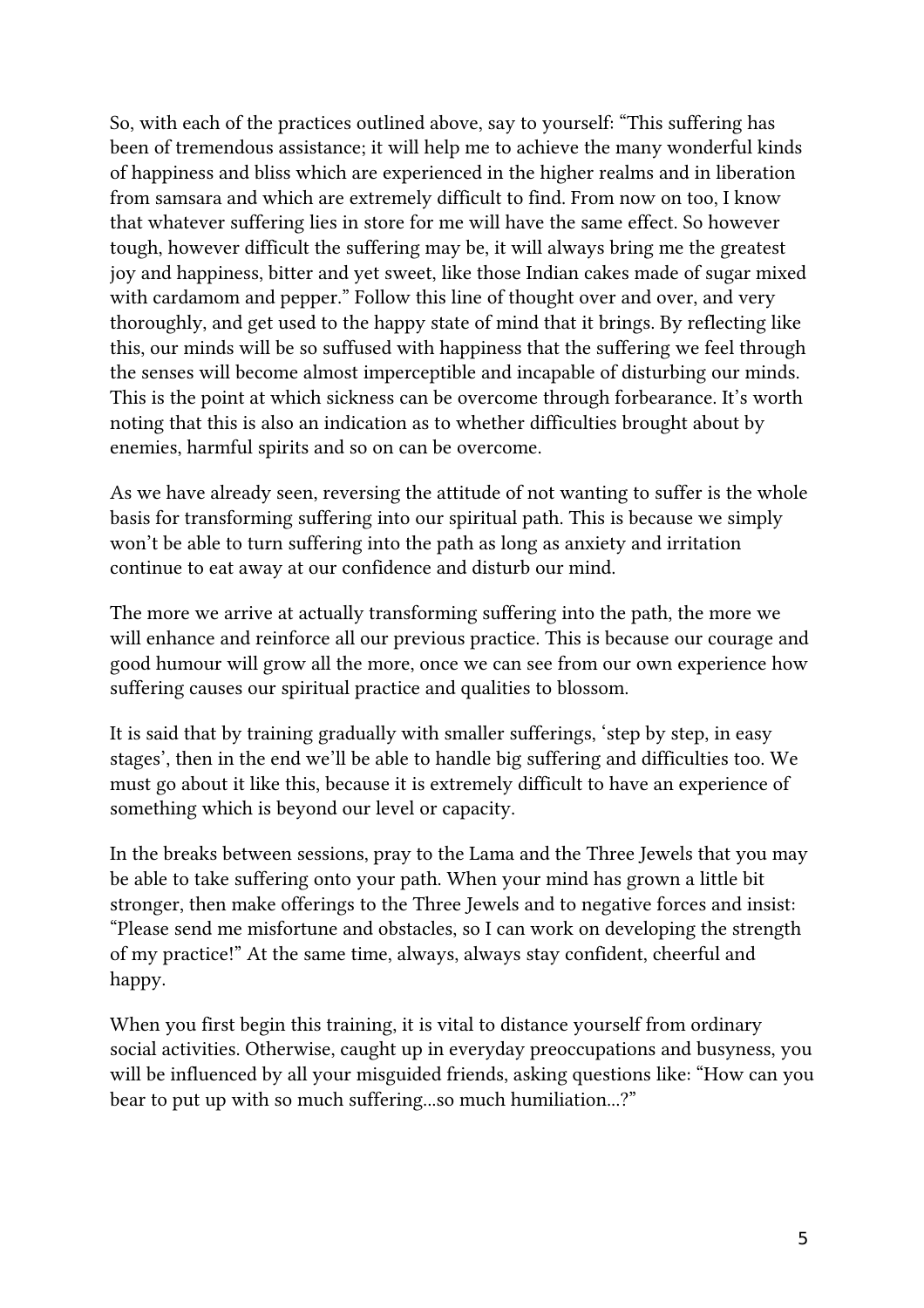Besides, the endless worrying about enemies, relatives and possessions will cloud our awareness, and upset our minds beyond all our control, so that we inevitably go astray, sliding into bad habits. Then, on top of this, we'll be swept away by all kinds of distracting objects and situations.

But in the solitude of a retreat environment, since none of these are present, your awareness is very lucid and clear, and so it's easy to make the mind do whatever you want it to do.

It is for this very reason that when practitioners of Chöd train in 'trampling right on top of suffering', at the beginning they put off doing the practice using the harm caused by human beings and amidst distraction, but instead make a point of working with the apparitions of gods and demons in cemeteries and other desolate and powerful places. [5](#fn:5)

To sum up: Not only so that your mind will not be affected by misfortune and suffering, but also to be able to draw happiness and peace of mind out of these things themselves, what we need to do is this: Do not see inner problems like illness, or outer troubles like rivals, spirits or scandalous gossip, as something undesirable and unpleasant, but instead simply get used to seeing them as something pleasing and delightful.

To accomplish this, we need to stop looking at harmful circumstances as problems and make every effort to view them as beneficial. After all, whether a thing is pleasant or unpleasant comes down to how it is perceived by the mind.

Take an example: someone who continually dwells on the futility of ordinary, mundane preoccupations will only get more and more fed up as their wealth or circle increase. On the other hand, someone who sees worldly affairs as meaningful and beneficial will seek, and even pray, to increase their power and influence.

With this kind of training then:

- our mind and character will become more peaceful and more gentle;
- we will become more open (and more flexible);
- we will be easier to get along with;
- we will be courageous and confident;
- we will be freed from obstacles that hinder our Dharma practice;
- we will be able to turn any negative circumstances to our advantage, meet with success, and bring glory and auspiciousness;
- and our mind will always be content, in the happiness born of inner peace.

To follow a spiritual path in this degenerate age, we cannot be without armour of this kind. Because if we're no longer tormented by the suffering of anxiety and irritation, not only will other kinds of suffering fade away, like soldiers who've lost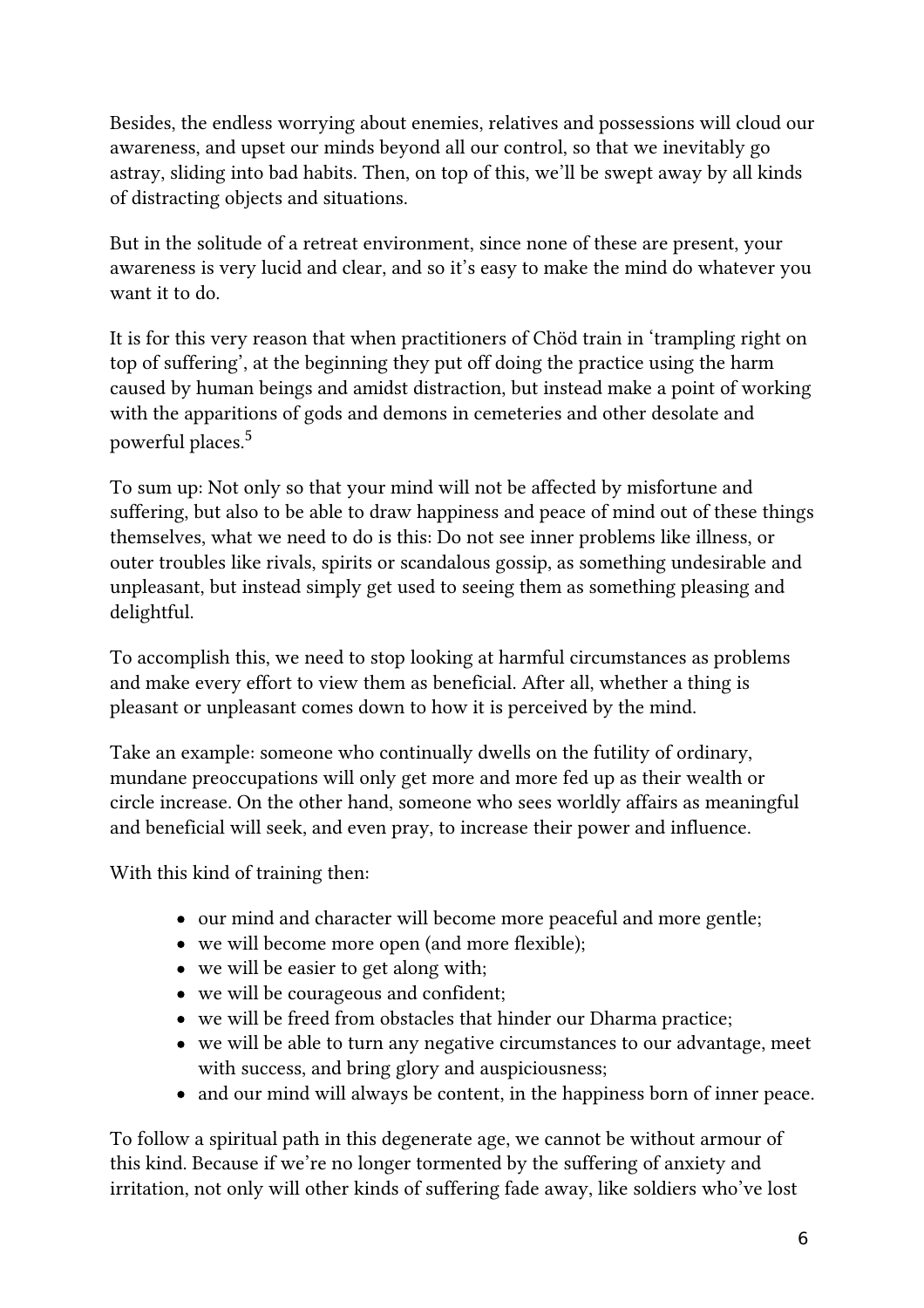their weapons, but even misfortunes like illness will, as a rule, vanish on their own.

The saints of the past used to say:

"If you are not unhappy or discontented about anything, then your mind will not be disturbed. Since your mind is not disturbed, the subtle wind energy (Tib. lung) will not be disturbed. That means the other elements of the body will not be disturbed either. As a result, your mind will not be disturbed, and so it goes on, as the wheel of constant happiness turns."

#### Also:

Horses and donkeys with sores on their backs Are an easy prey for scavenging birds. People who are prone to fear, Are easy victims to negative spirits. But not those whose character is stable and strong.

Thus it is that the wise, seeing that all happiness and suffering depend upon the mind, will seek their happiness and well-being within the mind. Since all the causes of happiness are entirely within themselves, they will not be dependent on anything external, which means that nothing whatsoever, be it sentient beings or anything else, can do them any harm. And even when they die, this attitude will follow, so that they will always, always be free and in control.

This is just how the bodhisattvas attain their meditative stabilization (samādhi) called 'overwhelming over all phenomena with bliss'.

However, foolish people chase after external objects and circumstances in the hope of finding happiness. But whatever happiness they do find, great or small, it always turns out like the saying:

You're not in control; it's all in others' hands. As if your hair were caught up in a tree.

What you'd hoped for never comes to be; things never come together; or else you make misjudgments, and there is only one failure after another. Enemies and thieves have no trouble harming you, and even the slightest false accusation will separate you from your happiness. However much a crow looks after a baby cuckoo, it can never turn it into a baby crow. In the same way, if all your efforts are misguided and based on something unreliable, they will bring nothing but fatigue for the gods, negative emotions for the spirits, and suffering for yourself.

This 'heart advice' brings a hundred different essential instructions together, into one crucial point. There are many other pith instructions on accepting suffering and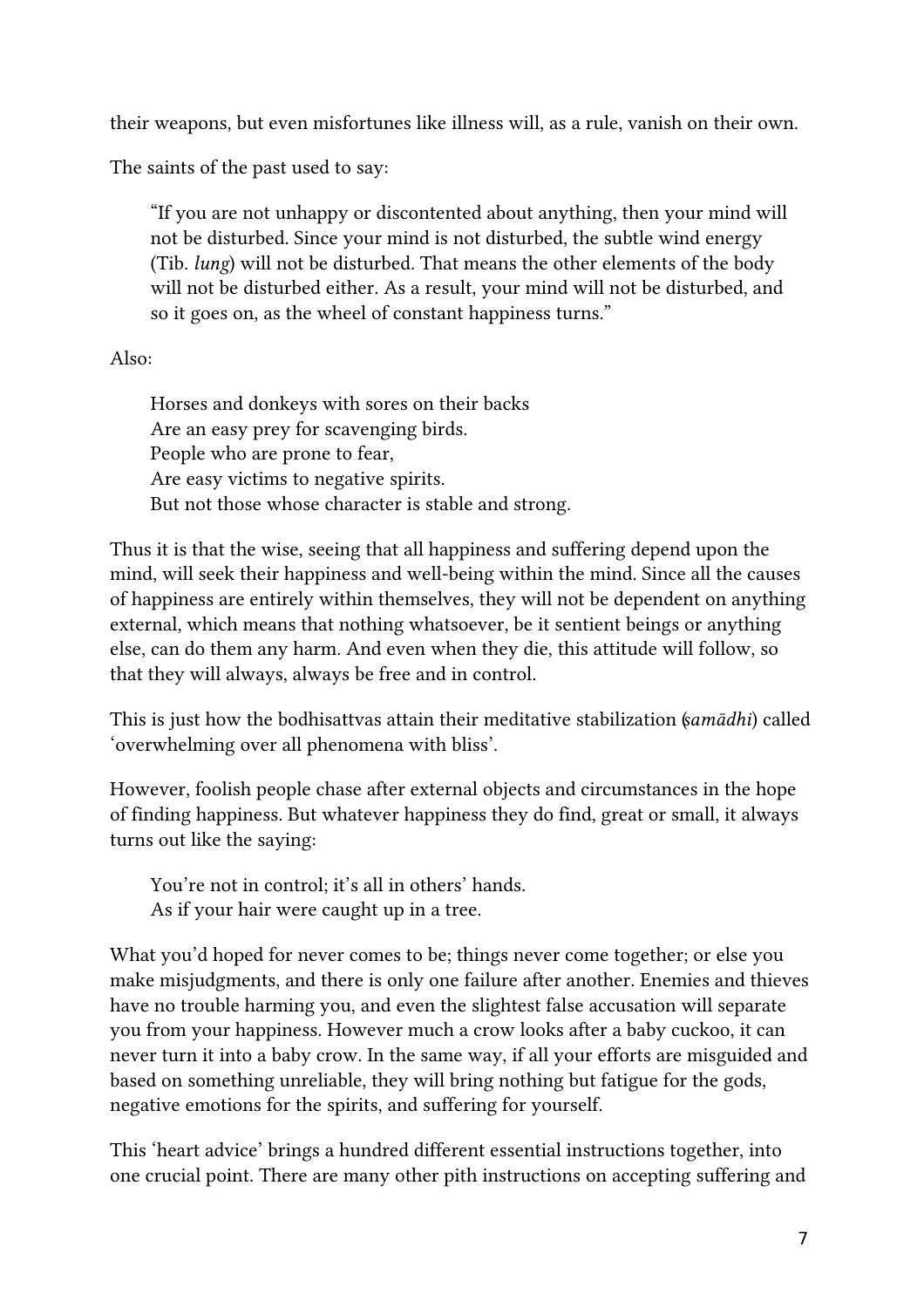hardships in order to practise the path, and on transforming illness and destructive forces into the path, as taught for example in the 'Pacifying' tradition. But here, in a way that's easy to understand, I have given a general outline of how to accept suffering, based on the writings of the Noble Śāntideva, and his wise and learned followers.

## ii. Through Absolute Truth

By means of reasoning, such as 'the refutation of production from the four extremes',<sup>[6](#fn:6)</sup> the mind is drawn towards emptiness, the natural condition of things, a supreme state of peace, and there it rests. In this state, let alone harmful circumstances or suffering, not even their names can be found.

Even when you come out of this state, it's not like before, when suffering arose in your mind and you would react with dread and lack of confidence. Now you can overcome it by viewing it as unreal and nothing but a label.

I have not gone into detail here.

# 2. How To Use Happiness as the Path to Enlightenment

## i. Through Relative Truth

Whenever happiness and the various things that cause happiness appear, if we slip under their power, then we will grow increasingly conceited, smug and lazy, which will block our spiritual path and progress.

In fact it's difficult not to be carried away by happiness, as Padampa Sangye pointed out:

We human beings can cope with a lot of suffering, But very little happiness.

That's why we need to open our eyes, in whatever ways we can, to the fact that happiness and the things that cause happiness are all actually impermanent, and are by nature suffering.<sup>[7](#fn:7)</sup>

So try as best you can to arouse a deep sense of disillusionment, and to stop your mind indulging in its usual apathy and negligence. Say to yourself:

"Look: all the happiness and material wealth of this world is trifling and insignificant, and brings with it all kinds of problems and difficulties. Still, in a certain sense, it does have its good side. Buddha said that someone whose freedom is impaired by suffering will have great difficulty attaining enlightenment, but for someone who is happy, it is easier to attain.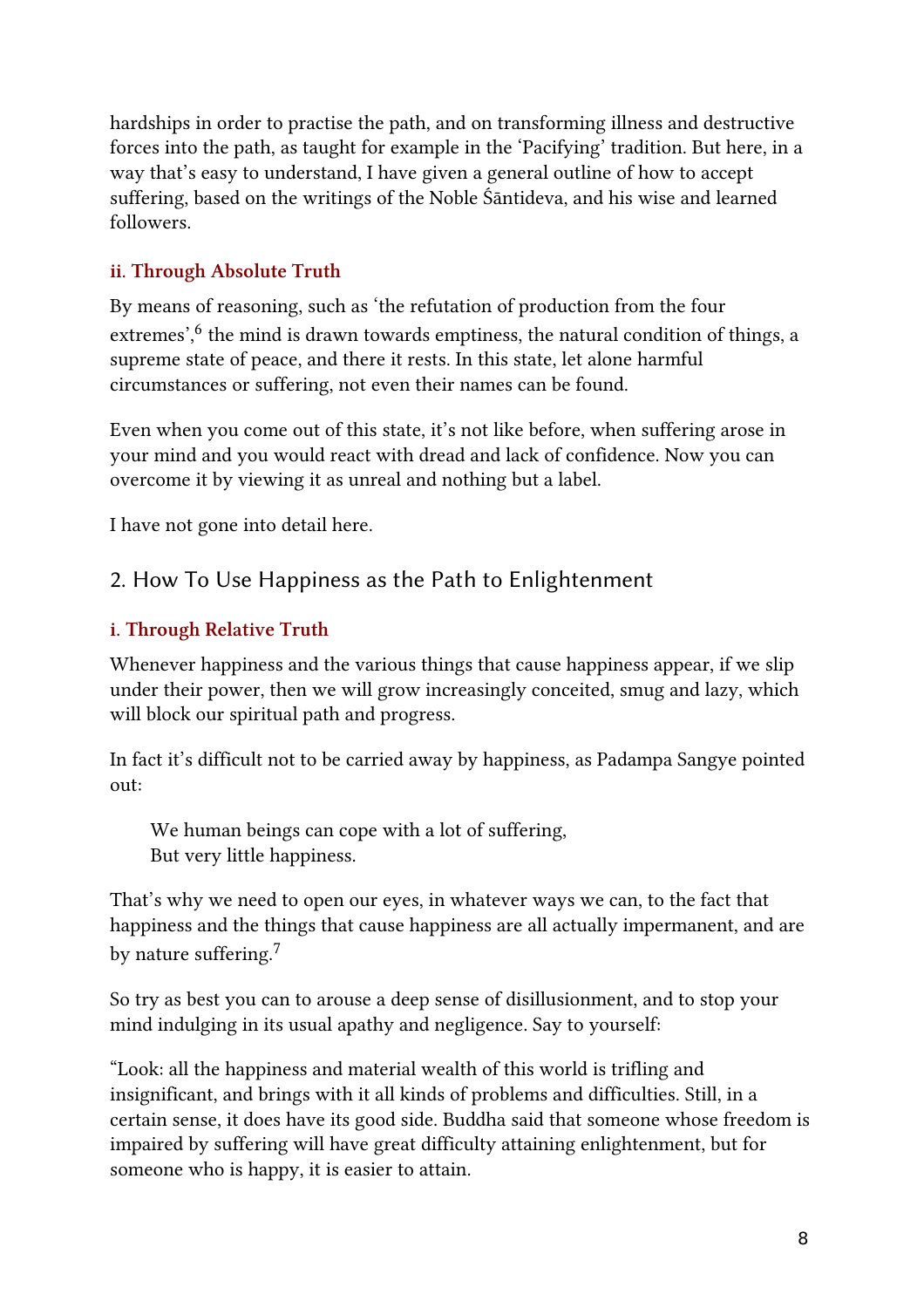"What good fortune then to be able to practise the Dharma in a state of happiness like this! So, from now on, in whatever way I can, I must convert this happiness into Dharma, and then from the Dharma, happiness and well-being will continuously arise. That's how I can train in making Dharma and happiness support one another. Otherwise, I'll always end up where I started—like trying to boil water in a wooden saucepan."

The main point to get here is that whatever happiness, whatever well-being, comes our way, we must unite it with Dharma practice. This is the whole vision behind Nāgārjuna's *Garland of Jewels*.<sup>[8](#fn:8)</sup>

Even though we may be happy, if we don't recognize it, we will never be able to make use of that happiness as an opportunity for practising the Dharma. Instead we'll be forever hoping that some extra happiness will come our way, and we'll waste our lives on countless projects and actions. The antidote to this is to apply the practice wherever it is appropriate, and, above all, to savour the nectar of contentment.

There are other ways of turning happiness into the path, especially those based on recalling the kindness of the Buddha, Dharma and Saṅgha, and on the instructions for training in bodhicitta, but this will do for now. As with using suffering as the path, so with happiness too, you need to go to a solitary retreat environment and combine this with practices of purification and accumulating merit and wisdom.

#### ii. The Absolute Dimension

This is the same as for turning suffering into the path.

#### What this Training Brings

If we cannot practise when we're suffering because of all the anxiety we go through, and we cannot practise when we're happy because of our attachment to happiness, then that rules out any chance of our practising Dharma at all. That is why there is nothing more crucial for a practitioner than this training in turning happiness and suffering into the path.

And if you do have this training, no matter where you live, in a solitary place or in the middle of a city; whatever the people around you are like, good or bad; whether you're rich or poor, happy or distressed; whatever you have to listen to, praise or condemnation, good words or bad; you'll never feel the slightest fear that it could bring you down in any way. No wonder this training is called the 'Lion-Like Yoga'.

Whatever you do, your mind will be happy, peaceful, spacious and relaxed. Your whole attitude will be pure, and everything will turn out excellently. Your body might be living in this impure world of ours, but your mind will experience the splendour of an unimaginable bliss, like the bodhisattvas in their pure realms.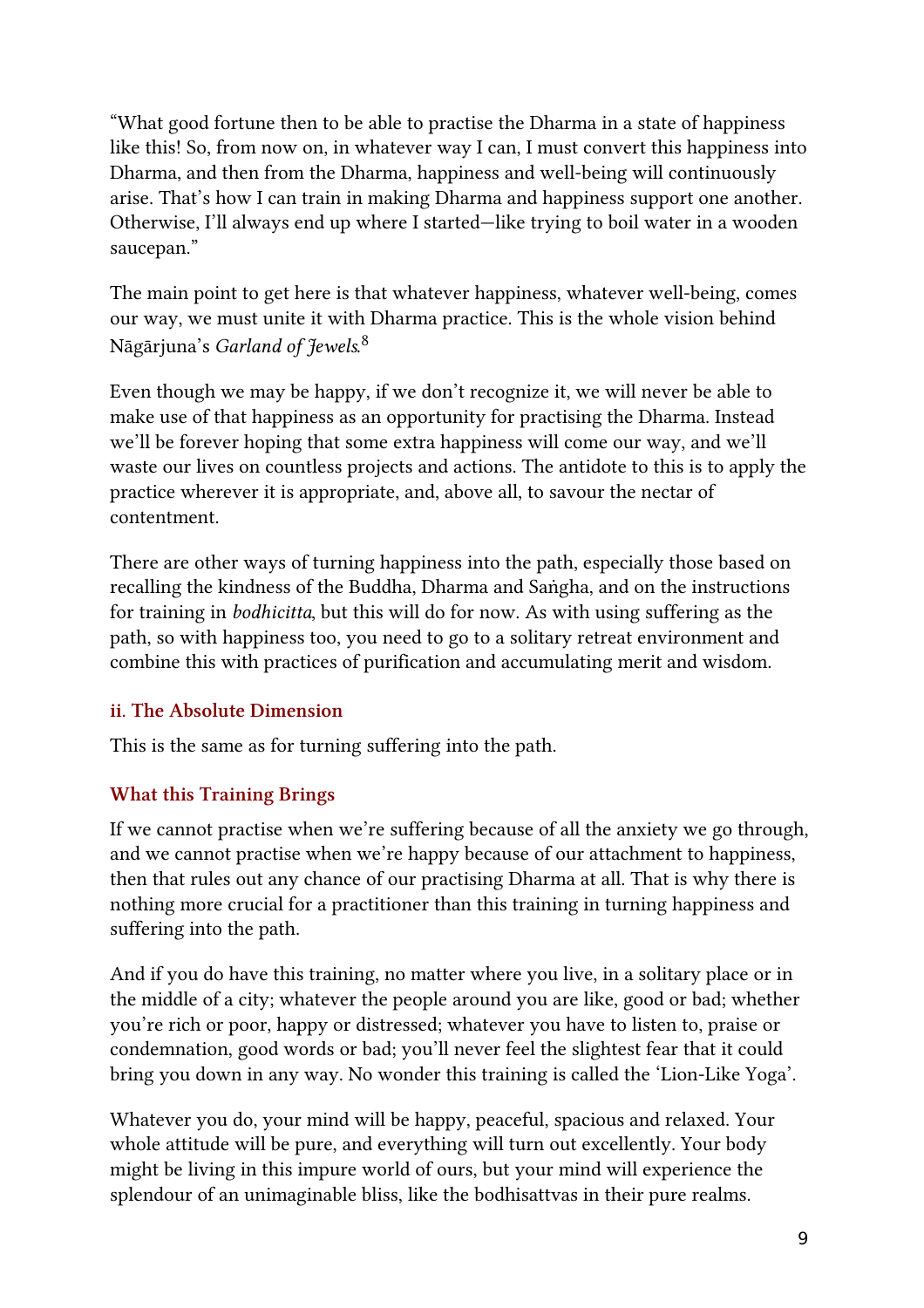It'll be just as the precious Kadampa masters used to say:

Keep happiness under control; Put an end to suffering. With happiness under control And suffering brought to an end: When you're all alone, This training will be your true friend; When you are sick, It will be your nurse.

Goldsmiths first remove the impurities from gold by melting it in fire, and then make it malleable by rinsing it over and over again in water. It is just the same with the mind. If by using happiness as the path, you become weary and disgusted with it, and by taking suffering as the path, you make your mind clear and cheerful, then you will easily attain the extraordinary samādhi which makes mind and body capable of doing anything you wish.

This instruction, I feel, is the most profound of all, for it perfects discipline, the source of everything positive and wholesome. This is because not being attached to happiness creates the basis of the extraordinary discipline of renunciation, and not being afraid of suffering makes this discipline completely pure.

As they say:

Generosity forms the basis for discipline; And patience is what purifies it.

By training in this practice now, then when you attain the higher stages of the path, this is what it will be like:

You will realize that all phenomena are like an illusion, and To be born again is just like walking into a lovely garden. Whether you face prosperity or ruin, You'll have no fear of negative emotions or suffering. $^9$  $^9$ 

Here are some illustrations from the life of the Buddha. Before he attained enlightenment, he abandoned the kingdom of a universal monarch as if it were straw and lived by the river Nairañjanā without a care for the harshness of the austerities he was practising. What he showed was that in order to accomplish our own ultimate benefit, the nectar of realization, we must have mastered the one taste of happiness and suffering.

Then after he attained enlightenment, the chiefs of humans and gods, as far as the highest realms, showed him the greatest reverence, placing his feet on the crown of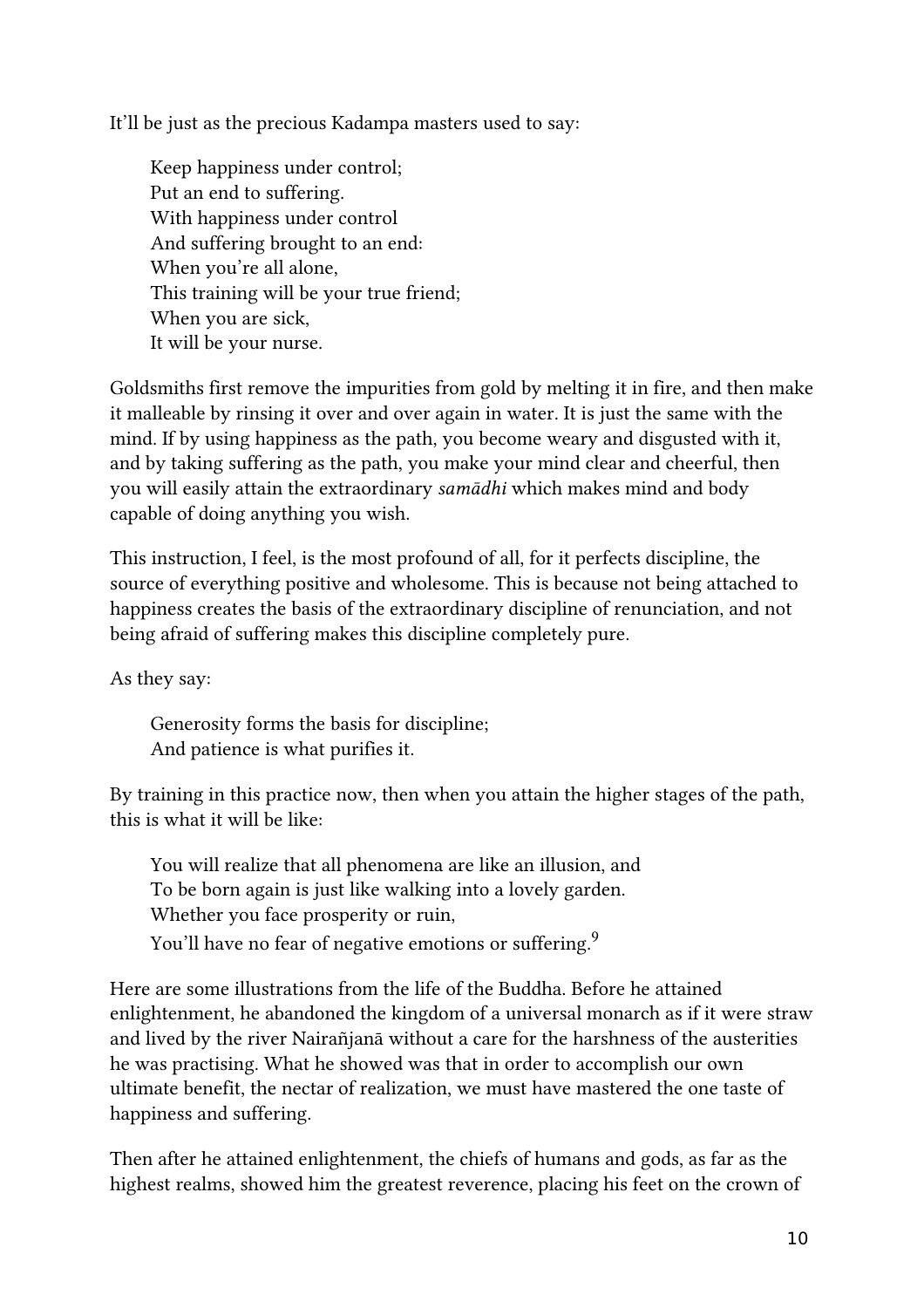their heads, and offering to serve and honour him with all manner of delights. However, a brahmin called Bhāradvāja abused him and criticized him a hundred times; he was accused of sexual misconduct with the impudent daughter of another brahmin; he lived off rotten horse fodder for three months in the land of King Agnidatta, and so on. But he remained without the slightest fluctuation in his mind, neither elated nor downcast, like Mount Meru unshaken by the wind. He showed that in order to accomplish the benefit of sentient beings, again we have to have mastered that equal taste of happiness and suffering.

## Afterword

A teaching like this should really be taught by the Kadampa masters, whose very lives enacted their saying:

"No complaints when there's suffering, Great renunciation when there's happiness."

But if it's someone like me who explains it, then I'm sure that even my own tongue is going to get fed up and cringe with embarrassment. Still, with the sole aim of making one taste of all the worldly preoccupations $^{10}$  $^{10}$  $^{10}$  my second nature, I, the old beggar Tenpe Nyima, have written this, here in the forest of many birds.

| This edition was prepared especially for Lotsawa House by Adam Pearcey, 2006, based on earlier versions by Rigpa Translations.

- 1. By Candragomin.  $\leftrightarrow$
- 2. bzod sran: the ability to bear suffering—forbearance, endurance, patience, fortitude, and stability.  $\leftrightarrow$
- 3. Alak Zenkar Rinpoche: "You might complain: 'I didn't do anything bad, or very little, in this life, so why do I go through such suffering?' It's easy for karma to increase. Just as how from a tiny seed in the earth, a lot of fruit can grow. The results of one action (karma) can multiply enormously, as they themselves spawn further consequences, like a family tree."  $\leftrightarrow$
- 4. What is the difference between harmful actions (sdig pa) and negativity (mi dge ba)? 'Negativity' is a general term to denote the unvirtuous and immoral. 'Harmful action' is more intense; not only are such actions unvirtuous, but they are destructive and cause harm. To have an unvirtuous thought is only in the mind, and it is not necessarily acted out. In general 'harmful action' is connected to physical action.  $\leftrightarrow$
- 5. gnyen sa: the eerie places in Tibet, where people would be afraid to cause any